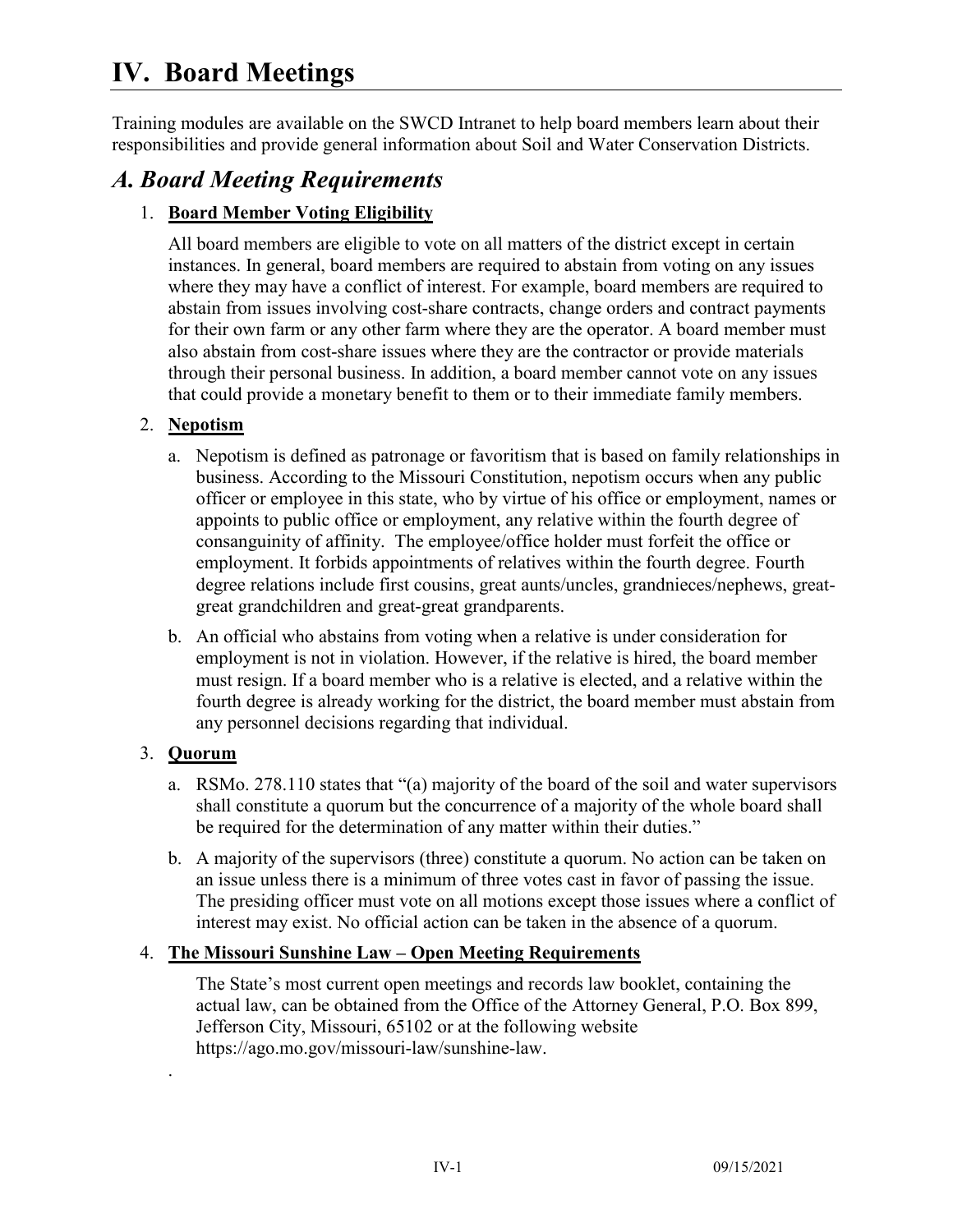#### 5. **Cost-Share Privacy**

Revised Statute of Missouri (RSMO) 261.130 includes information that is protected and must not be considered a public record and shall not be subject to disclosure to the public (261.130 2.). The protected information includes landowners' personal information and conservation practices. Since this information is protected, soil and water conservation district (SWCD) board members and staff cannot discuss this information in a public setting, such as in SWCD board meetings, tours, field days or annual meetings unless allowed by the landowner.

- a. Board Meetings
	- 1) When discussing landowner information, conservation practices, and conservation plans for the state cost-share and/or federal programs during board meetings, the SWCD board must go into closed session.
	- 2) When the SWCD goes into closed session the board will cite the following: "to discuss legal, confidential, or privileged matters under section 610.021(1) which are otherwise protected from disclosure by law."
	- 3) When in closed session the SWCD can discuss landowner names, conservation practices, conservation plans and farm/field locations as needed. Once the board has completed their discussion in closed session, the board will vote to end the closed session. ·
	- 4) When back in open session, the board will vote to approve the cost-share contracts, change orders and contract payments, and also federal conservation plans. When approving these documents in open session, only the contract number and cost-share amount can be mentioned. The board must attach a report to their minutes of approved cost-share contracts, change orders and contract payments that only list the contract number and cost-share amount. When the SWCD board approves conservation plans, landowner names cannot be listed in the minutes. A general statement such as "the SWCD board approved conservation plans", should be shown in your minutes.

# *B. Running the Board Meeting*

Although the district law is not specific as to the number of meetings each board must conduct, regular monthly meetings are recommended to resolve district issues in a timely manner.

#### 1. **Meeting Agendas**

A good meeting agenda is necessary for a successful board meeting (refer to the "Tentative Agenda" in the Appendix). If supervisors do not receive an agenda prior to the meeting, they will arrive unprepared for the items of discussion. Agendas mailed out prior to the board meetings also serve as meeting reminders. Besides supervisors, the district should send agendas to district coordinators and NRCS personnel. Items not listed on the agenda may be discussed under new business, then brought up for vote at a future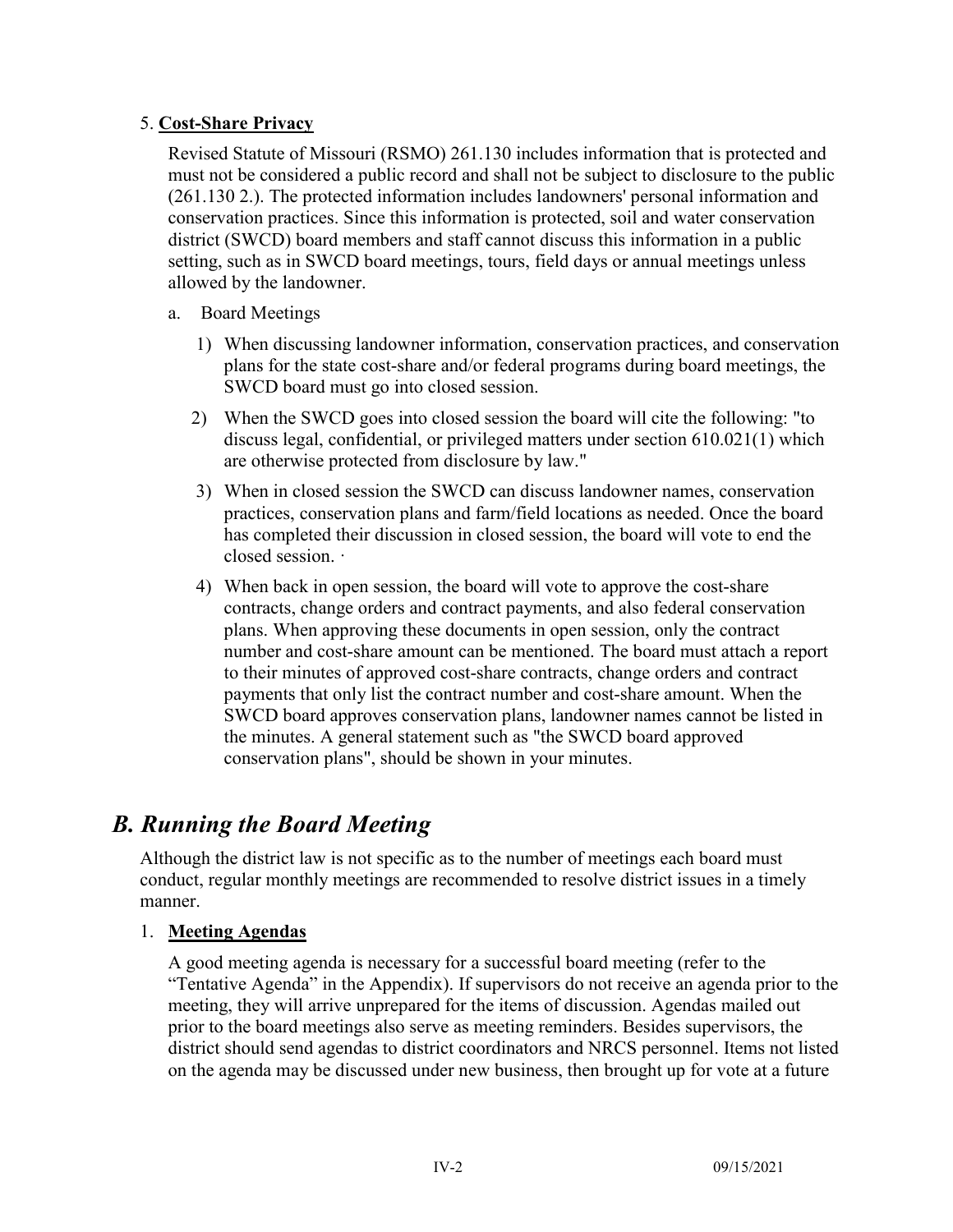meeting when listed on the agenda. This allows any interested party to be present to voice their support or opposition on the issue.

#### 2. **Order of Business**

- a. Call meeting to order.
- b. Introduce visitors.
- c. Approve minutes of the previous board meeting.
- d. Approve Treasurer's Report from the previous month(s).
- e. Make committee appointments, as necessary.
- f. Discussion of old or unfinished business.
- g. Discussion of new business.
- h. Approval of uncommon expenditures of the district for future purchases.
- i. Approval/denial of cost-share contracts, change orders and contract payments.
- j. Approval of new cooperators.
- k. Approval of Conservation Plans.
- l. Correspondence.
- m. District employee reports.
- n. Other reports.
- o. Closed session, if necessary and only if intent to go into closed session was cited on publicly posted meeting notice, including specific subsection from Missouri Revised statutes, RsMO 610.021.
- p. Plans for next meeting.
- q. Adjournment, stating time adjourned.

## *C. Minutes*

#### 1. **Board Meeting Minutes**

- a. Board meeting minutes serve as the official record of the transactions and proceedings of the board of supervisors and are a permanent record; thus, they must be complete and accurate.
- b. Copies of the draft minutes must be sent to the supervisors as soon as possible after the board meeting so the supervisors will have an opportunity to read them at home and correct any errors while the material is still fresh in their minds. This will also save time at the next board meeting.
- c. References to people in the minutes must be complete. A statement in the minutes, "John made a motion…" or "Bill gave a report…" is not sufficient for identification of the individual referred to in the minutes. The appropriate statement would be "vice-chair John Doe made a motion…" or "NRCS technician Bill Smith reported on…"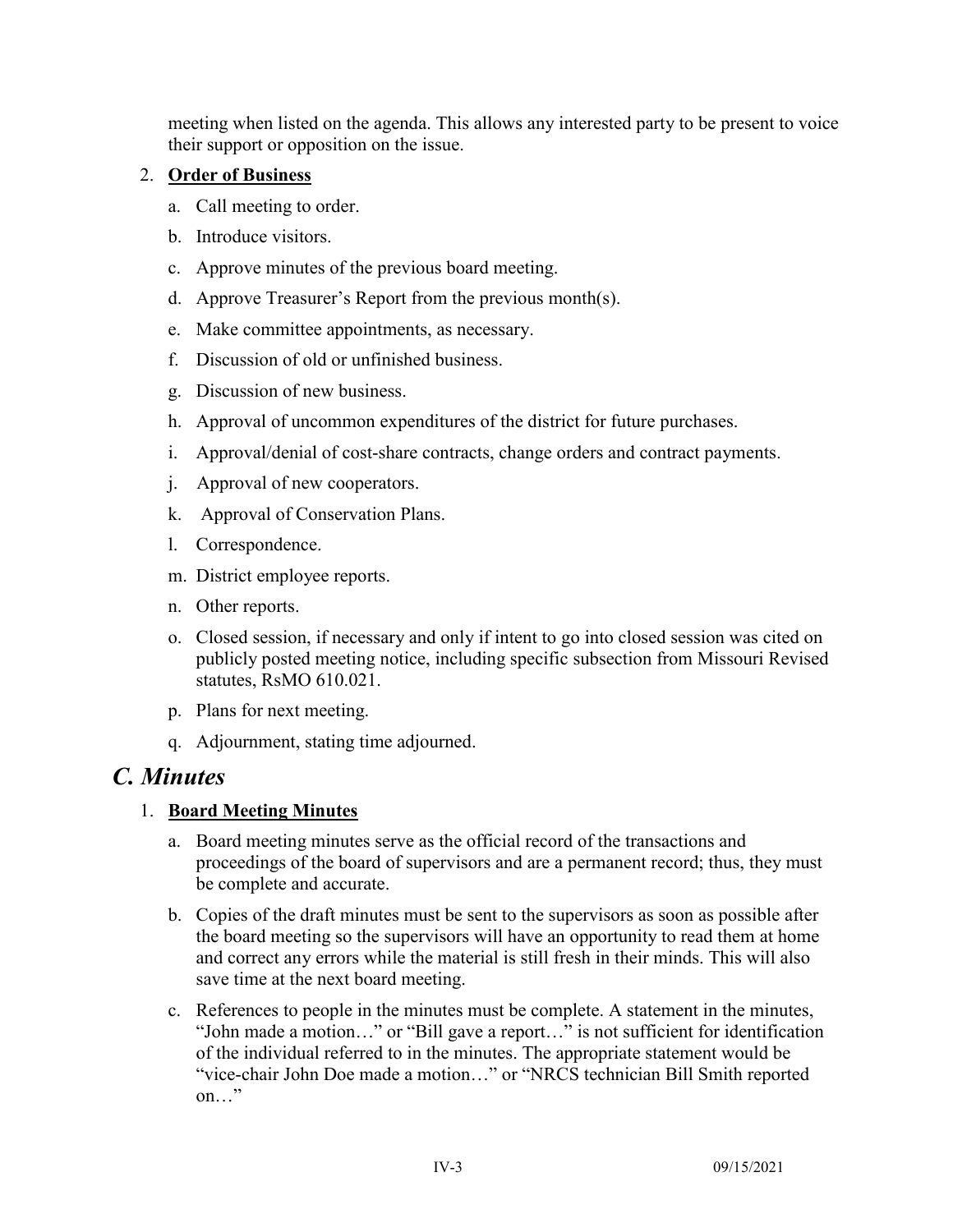- d Minutes must have enough information about the items discussed to enable readers to fully understand the issues and what actions were taken. If an item is discussed but no action is taken, report in the minutes that no action was taken. If action is taken, make sure that it is properly recorded in the minutes. If the motion passes the minutes must state it was a unanimous vote, or if not unanimous, list the votes for and against the motion.
- e. Copies of the approved minutes and attachments must be sent to the following:
	- a) All supervisors.
	- b) Anyone else interested in district activities upon request (as defined by the Sunshine Law – Open Meetings).

#### 2. **Content of Board Meeting Minutes**

- a. Official district minutes must contain the relevant items listed below:
	- 1) Date of meeting.
	- 2) Meeting location.
	- 3) Type of meeting (regular or special).
	- 4) Time meeting called to order.
	- 5) Name of supervisors present.
	- 6) Name of supervisors absent.
	- 7) Name of others present and what organizations they represent.
	- 8) Name of presiding officer.
	- 9) Approval of minutes of previous meeting.
	- 10) Treasurer's report (must be an attachment from the DNR provided software program):
		- a) Time period covered.
		- b) Balances.
		- c) Listing of income received.
		- d) Listing of disbursements.
		- e) Approval of the treasurer's report.
	- 11) Appointments to committees, delegates, etc.
	- 12) Motions, including:
		- a) The name of the maker, seconded, discussion, amendments to motion (name of maker, seconded, outcome of vote), motion passed or defeated.
		- b) The motion written in full.
		- c) The votes cast both yea and nay.